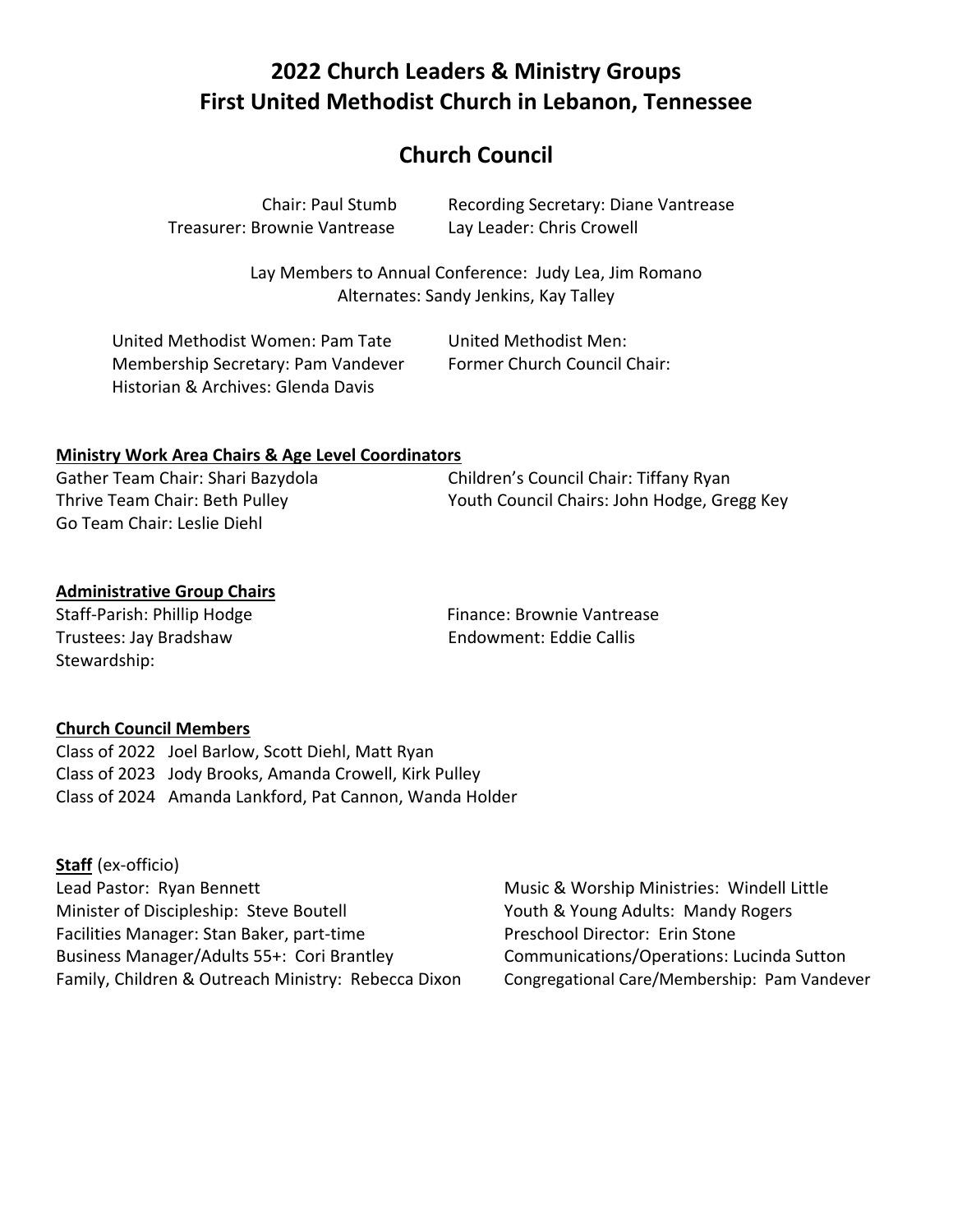# **Administrative Groups**

#### **Staff-Parish** Chair: Phillip Hodge

- 2022 Chuck Daley, Phillip Hodge, Kathy McDearman
- 2023 Kelly Feldhaus, Joy Pine, Clint Swain
- 2024 Paul Tribble, David Deffendall, Teresa Moss Clergy, Lay Leader, Chris Crowell, Lay Member to Annual Conference – Judy Lea

#### **Finance** Chair: Brownie Vantrease

- 2022 Beth Goodner, Ensley Hagan, Jacob Wilson
- 2023 Matt Pierucki, Christy Stumb, Amelia Vance
- 2024 John Bradshaw, Jerry Weast, Kathy Hesson Lay Leader, Lay Member to Annual Conference-Jim Romano, Church Council Chair, Dell Gibson, Treasurer, Trustees Rep, Endowment Chair, SPRC Chair Clergy, Business Administrator, Former Administrator, Stewardship Chair
- **Trustees** Chair: Jay Bradshaw
	- 2022 Camille Burdine, Chris Hodge, Steve Robbins
	- 2023 Jay Bradshaw, Melanie Lancaster, David Pine
	- 2024 Scott Blitch, Donna Barry, Danny Snider Clergy, Operations Administrator, Facilities Manager

#### **Endowment** Chair: Eddie Callis

- 2022 Mack McCluskey
- 2023 Kellie Deffendall
- 2024 Bob Lee

Clergy, Business Administrator, Treasurer, Finance Chair, Trustee Chair

#### **Lay Leadership** Chair: Ryan Bennett Lay Leader: Chris Crowell

- 2022 Joey Jane Bradshaw, Ken Davis, Jan Snider
- 2023 Dave Dixon, Dixie Rury, Rusty Clemmons
- 2024 Megan Hutto, Tim Vanhook, Heather Mitchell Clergy, Membership and Congregational Care Administrator